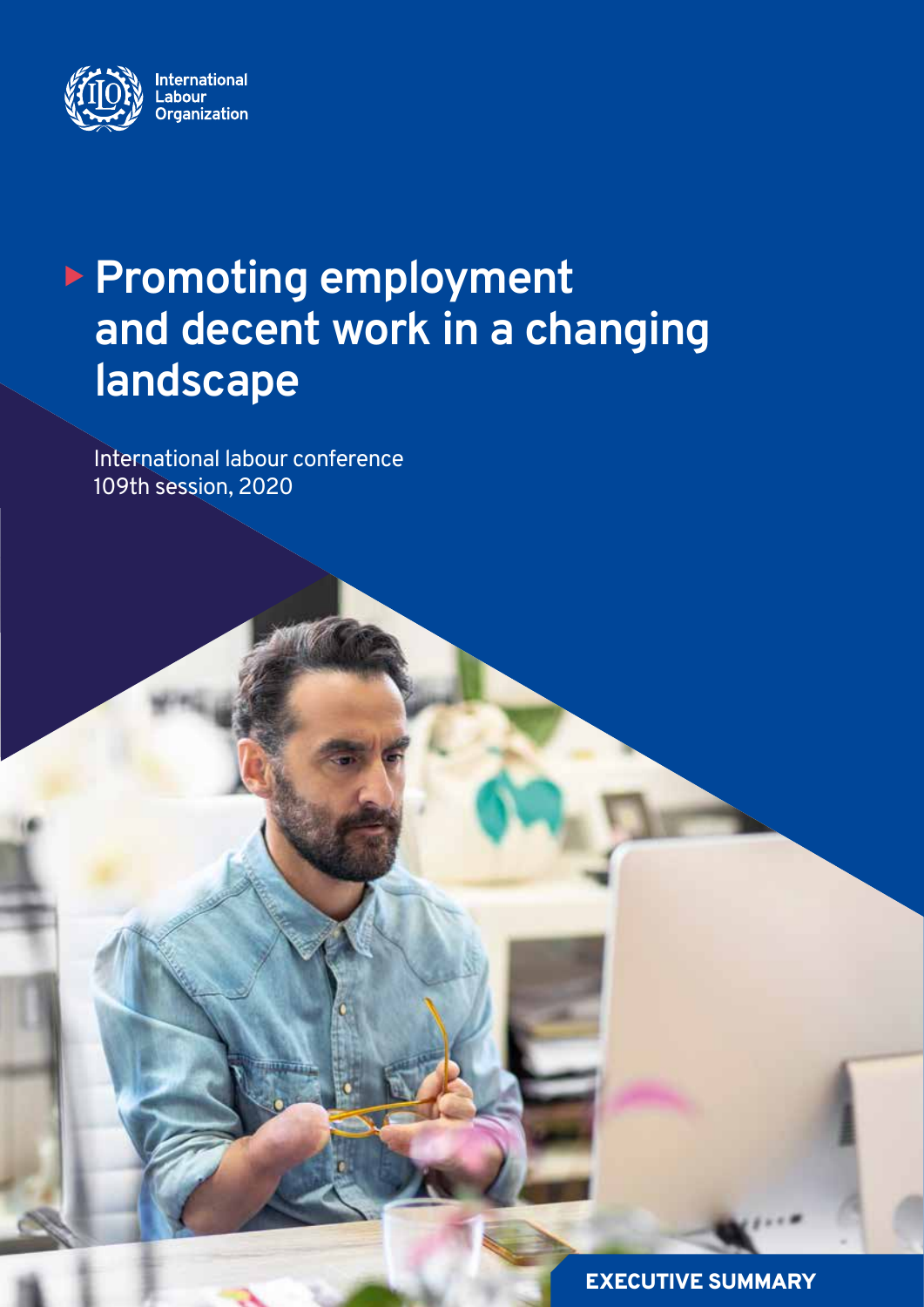The Committee of Experts on the Application of Conventions and Recommendations (CEACR) is pleased to publish this new General Survey, which addresses a crucial subject that is one of the principal concerns of policies and programmes at the international, national and regional levels: namely employment and decent work. Employment is a matter of enduring interest for everyone: women and men, young and old. This is particularly true now, in view of the deep-rooted changes that are occurring in the world of work. Globalization, climate and environmental change, as well as technological innovation, are giving rise to new and emerging forms of work, and to changes in the structure and organization of work. The varied and, in many cases, contradictory predictions as to the impact of these changes on the creation or destruction of employment have contributed to uncertainty with respect to the sustainable realization of decent work.

Employment, which realizes in practice the fundamental right to work, is one of the primary means through which individuals can be integrated into society and contribute to its development. It is the principal means available to workers and society in general to combat poverty with dignity. This General Survey covers instruments of varying nature and different objectives which, nevertheless, come together around a single unifying theme: the promotion of full, productive and freely chosen employment through the adoption of a comprehensive and inclusive national policy on employment and decent work that takes into account all segments of society and the profound changes taking place in the world of work.

In following this unifying theme, the present General Survey addresses various legal aspects of employment. In particular, it examines the importance of the formulation and adoption of a national employment policy as a unifying element, coordinated with other social and economic policies in the country to promote the creation of decent jobs for all and the sustainable development of enterprises in an enabling environment. The formulation of this policy in turn requires the clear definition of concepts, rules and responsibilities in terms of the active participation of the tripartite constituents and the specific groups concerned (for example, workers with disabilities, home workers, workers in the informal economy, migrant workers, young persons, older workers, among others). In this respect, an adequate definition of the employment relationship and its elements is essential, as well as of the parties thereto, and the rights and obligations arising from the relationship. This is particularly important in the context of new forms of work and new contractual arrangements that tend in some cases to shift employment-related responsibilities onto the shoulders of workers, blurring of the lines between dependent work and self-employment. The lack of clarity in such cases may encourage informality. The General Survey also addresses employment from the viewpoint of individuals and their specific situations, including those in the most vulnerable situations. Labour policies should be designed in an inclusive manner and provide for equality of opportunity and treatment without discrimination. To ensure this, it is necessary to have a clear understanding of the specific circumstances of all workers and adapt measures and programmes to address those circumstances, particularly for those who are most likely to be excluded from the formal labour market. The General Survey therefore examines two specific categories of workers in greater detail: homeworkers and workers with disabilities, within the framework of the Home Work Convention, 1996 (No. 177), and the Vocational Rehabilitation and Employment (Disabled Persons) Convention, 1983 (No. 159).

The present General Survey is intended for all those who participate, in one way or another, in the adoption and implementation of employment policies and programmes. The Committee hopes that the General Survey will be useful to both Governments and the social partners, including the representatives of specific groups of persons and other interest groups or international organizations. The General Survey is also intended for professionals and academics, as well as for the general public. The Committee hopes that it will serve as a guide for the adoption of inclusive policies and programmes, taking account of the needs of individuals and enterprises (the latter being the engines to create decent work in a rapidly changing world of work. This guidance will contribute to the achievement of the ILO's Decent Work Agenda and the Agenda 2030 Sustainable Development Goals.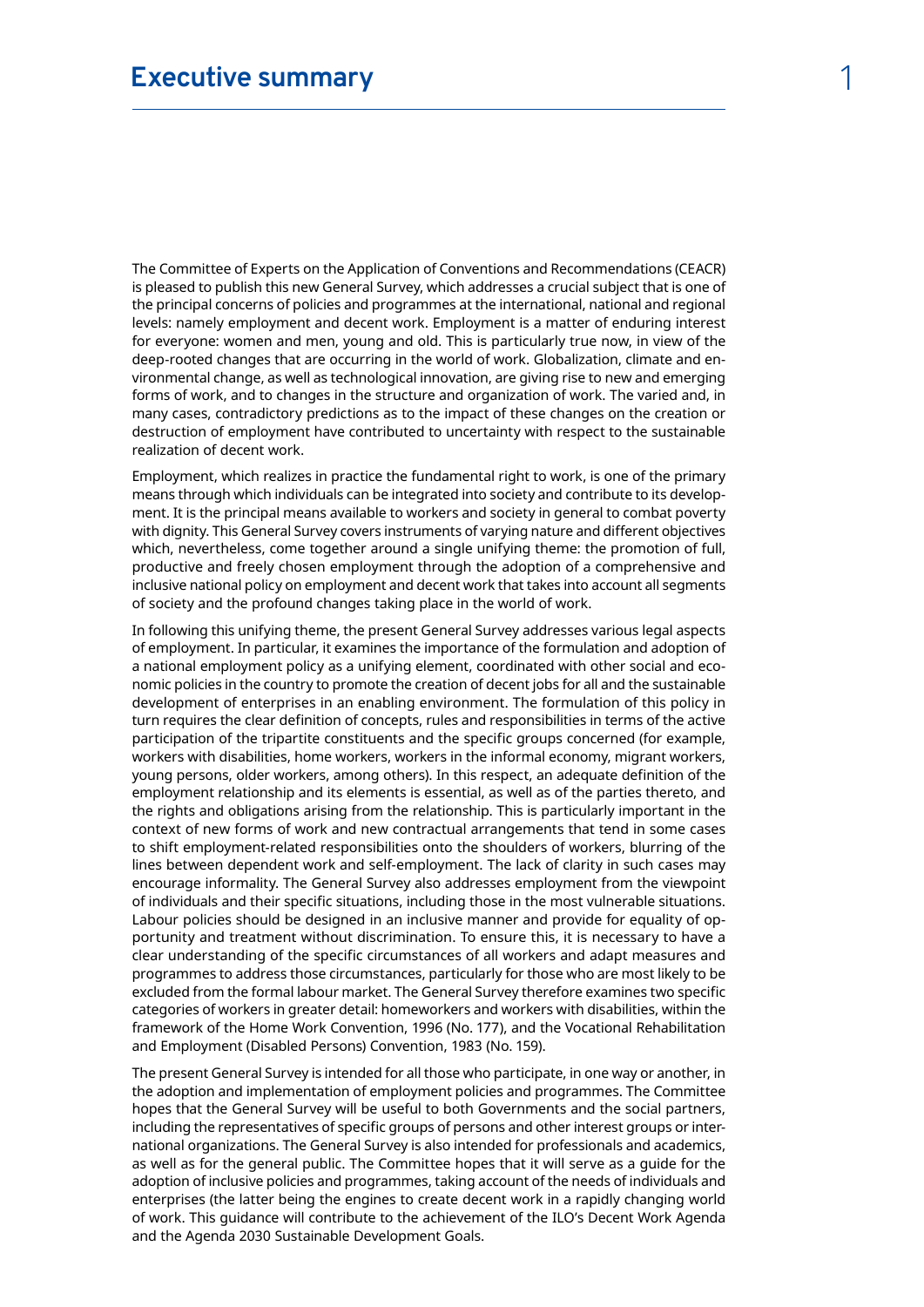## **Adopting a comprehensive and inclusive national employment policy**

**Employment as an essential strategic objective.** The Employment Policy Convention, 1964 (No. 122), together with the Employment Policy (Supplementary Provisions) Recommendation, 1984 (No. 169), provides substantive guidance for the formulation of national employment policies and programmes that focus on employment promotion, poverty reduction and the improvement of living standards for everyone. In this respect, the national employment policy should reflect a coordinated and coherent vision of national objectives as they relate to employment and develop specific means of achieving these in a coordinated and participatory manner.

**Full, productive and freely chosen employment.** Despite the rapid changes in the world of work, and their consequences, full, productive and freely chosen employment continues to be an achievable goal. It is also necessary to develop clear institutional and legal frameworks in order to be able to create productive and lasting employment that affords adequate protection to workers, and that also takes into account the requirements of the enterprises. In turn, increased productivity and economic growth should not result in or encourage environmental degradation. Moreover, the links between productivity and poverty reduction must be examined in a context of increasing inequality and persistent informality. In this regard, the Committee welcomes the focus of the ILO Centenary Declaration for the Future of Work, 2019, which seeks to redirect the economy towards human-centred growth and development, while providing the opportunity to create sustainable decent work opportunities, facilitate the formalization of those in informal jobs, bring an end to poverty and improve living standards for all.

**Vocational training and skills development and lifelong learning are essential for entering, adjusting to and remaining in a changing labour market.** Training and skills policies are closely related to increasing productivity and facilitating the free choice of employment. Moreover, in view of the rapid technological changes that are constantly occurring, workers need to be able to continually learn new skills, improve their qualifications and adapt at the professional level. National employment policies should therefore provide support for workers during the inevitable processes of transition that they will experience throughout their working lives. In this respect, the General Survey emphasizes, as the Committee has done over the years, the need for the coordination of vocational training and skills policies with employment policies.

**National employment policies should be comprehensive.** National employment policy should be designed, adopted and implemented in coordination with other social and economic policies. Employment and decent work should be key macroeconomic objectives of national policy. It is therefore crucial to ensure the coherence and coordination of employment policy with policies for the promotion of trade, investment and industry. A comprehensive and coherent set of integrated policy interventions will improve the quality and quantity of employment. In this respect the General Survey submits that the national employment policy should be the cornerstone for other policies addressed in the Survey, including the national policy for the review of regulations concerning the employment relationship, the policies on the transition to formality, as well as policies on home work and policies to promote employment for workers with disabilities on the open market, and other employment policies and programmes for disadvantaged groups of workers. These policies should take the gender dimension of employment into account.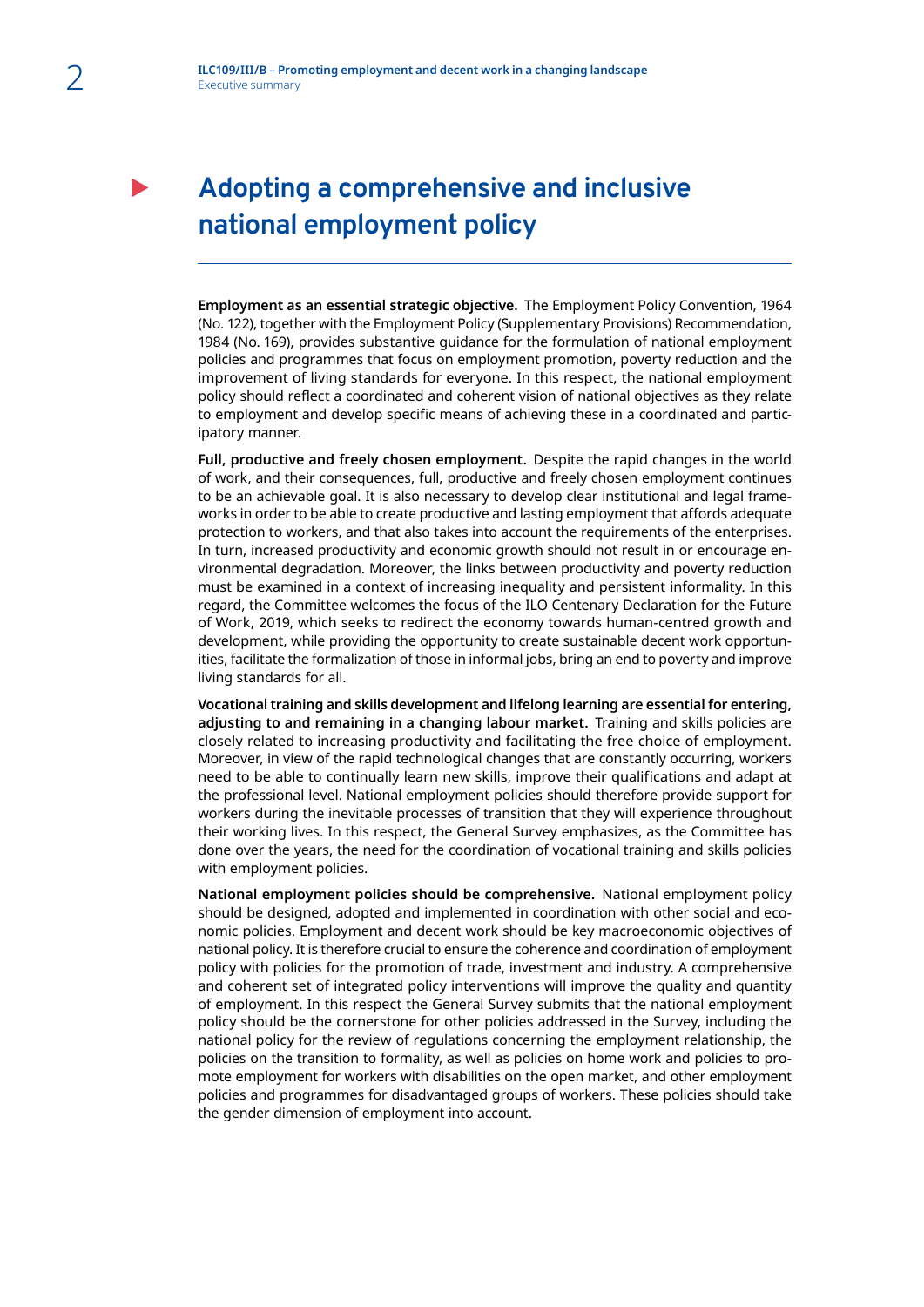**A process of adoption, control and follow-up which is effective and flexible.** Convention No. 122 is a flexible instrument which leaves governments free to decide upon the measures and programmes to be adopted and the methods to be used for the formulation and application of the national policy. This does not imply ignoring the fact that a well-articulated policy with clear priorities and specific goals, supported by an adequate budgetary allocation and a realistic implementation framework, is more likely to be effective. In order to promote the ownership and commitment of all actors concerned, it is vital that clear political will be expressed at the highest level. Appropriate institutions and control mechanisms also contribute to ensuring the effectiveness and the ongoing review of the measures adopted. This enables all the parties involved to identify successes and challenges in the achievement of policy objectives and to make recommendations for the future as a basis for updating the policy. The existence of adequate data and statistics facilitates the adoption of relevant and informed measures.

**Policies must be the outcome of constructive social dialogue.** The fundamental importance of social dialogue and tripartism needs to be emphasized in the formulation, application and follow up of employment policies. The policy should also include a broad dissemination programme.

**Enterprises are the primary drivers of employment creation.** The national employment policy should include demand-related measures through macroeconomic and sectoral policies targeted at employment creation. These measures must contribute to the development of an enabling conducive environment for enterprise initiatives and the development of sustainable enterprises. Microenterprises and small and medium-sized enterprises (MSMEs), including cooperatives, play a fundamental productive role within the framework of a global economy that is increasingly integrated into local, regional and global supply chains. MSMEs, together with cooperatives and other social and solidarity economic units, are an important vehicle to facilitate the labour market inclusion of the most disadvantaged workers. At the same time, the Committee recalls that more decent work deficits are found in MSMEs than in larger enterprises, and often operate in the informal economy. Multinational enterprises are the primary motors of most national and regional economies and also act as agents of change in the application of fundamental labour rights and improvements in working conditions. In turn, they have a direct effect on MSMEs, with which they interact in supply chains.

**The national employment policy must be prepared to take advantage of the opportunities created by technological change and attenuate its negative effects.** Technological innovations bring new opportunities and are moving the frontiers of human capacity further than had previously been thought possible. However, new challenges have emerged and technology has given rise to new forms of work including its organization. Although the full impact of innovation in the world of work is not yet known, certain aspects are being examined at national level to determine whether the current standards framework continues to be fit for purpose. In this regard, the General Survey examines the guidance provided by Recommendation No. 169, which encourages technological innovation, while emphasizing that technology should contribute to improving working conditions, reducing working time and avoiding job losses.

**An employment policy that takes climate change into account.** The General Survey also addresses the urgent challenges raised by climate and environmental change and the need to adopt measures for a just transition. Workers and enterprises have a fundamental role to play in this transition, through green jobs, innovation, the adoption of new technologies and production methods, investment and standards action.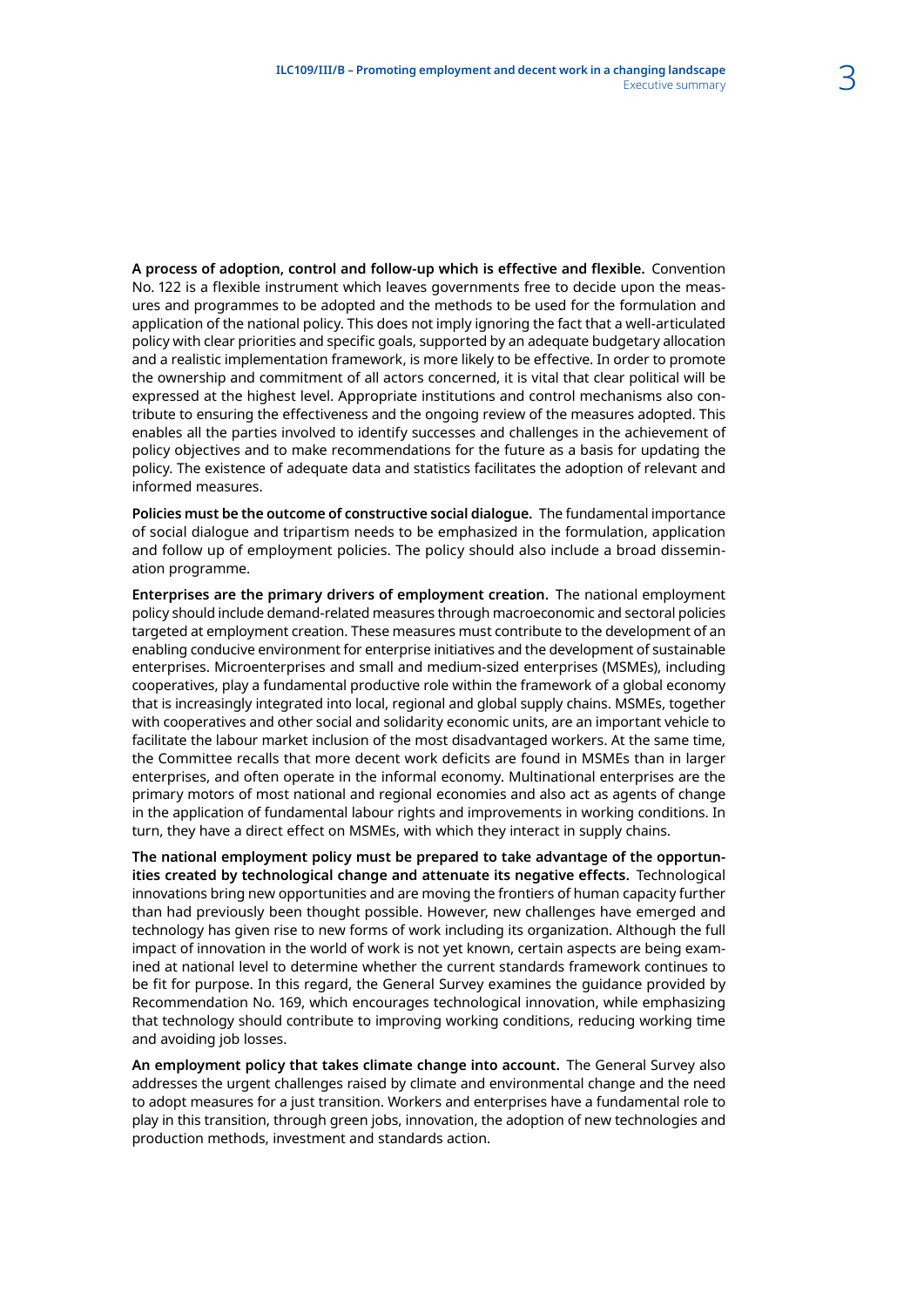## **Developing a clear definition of the employment relationship**

**The employment relationship, in all its evolving forms, is the foundation of labour protection.** In this regard, the Committee notes that the Centenary Declaration reaffirms "the continued relevance of the employment relationship as a means of providing certainty and legal protection to workers". The employment relationship gives rise to rights and mutual obligations for the employer and the worker under the terms of national legislation. However, rapid changes in the labour market, particularly due to factors such as globalization, digitalization and other technological innovations, are leading to new forms of work which do not necessarily fit the traditional concept of the employment relationship. In response to the challenges faced by enterprises and workers' need for flexibility, the concept of the employment relationship has developed over time and has taken diverse forms, giving rise to situations which differ from traditional full-time employment.

**A national policy should be adopted to periodically review the regulation of the employment relationship.** The Employment Relationship Recommendation, 2006 (No. 198), encourages governments to adopt a policy to review national legislation at appropriate intervals with a view to clarifying and adapting the regulations governing the employment relationship and guaranteeing that workers continue to be provided with adequate protection, while ensuring that regulation takes into account the realities of a changing world of work. Each State is responsible for identifying the appropriate methods for adapting to developments in the national labour market, for identifying situations in which workers are no longer protected and for designing the most appropriate means of dealing with these situations.

**The national policy should provide guidance and address the various forms of employment relationship and hidden or ambiguous employment relationships.** The national policy should provide those concerned, and particularly employers and workers, with guidance on how to determine the existence of an employment relationship and distinguish between employed and genuinely self-employed workers. This guidance should enable workers to identify their employer, their rights and those responsible for guaranteeing them. The policy should also address situations in which the employment relationship is hidden or unclear, with the consequence that dependent workers are excluded from the rights and benefits to which they are entitled, and should provide for the removal of any incentive to promote such hidden or disguised employment relationships. Nevertheless, the employment relationship may be objectively ambiguous, for example, when the principal factors that characterize the employment relationship are not clearly visible. In this context, new forms of work and changes in the organization of work should also be addressed by the policy. Social dialogue is crucial to guaranteeing appropriate regulation of the employment relationship and new contractual arrangements, such as platform work.

**The policy should also ensure effective protection to workers who may be particularly affected by uncertainty with regard to the employment relationship** and should recognize that women, alongside certain groups in vulnerable situations, are most affected by ambiguous forms of work and contractual arrangements that differ from the traditional employment relationship.

**Recommendation No**. **198 sets out elements for the identification of the employment relationship.** At the outset, the Recommendation sets out the principle, already established by case law at the national level, of the primacy of the facts, under which the facts relating to the relationship are the determining factor. The Recommendation proposes a series of elements to determine whether or not an employment relationship exists. These include the scope of the means that may be used to determine the existence of an employment relationship, such as the possibility of establishing a legal presumption of an employment relationship when one or more indicators established by law are present. Legislation may also determine that specific types of relationships characterized by ambiguity be classified as employment relationships. Subordination and dependency are given as examples of possible conditions demonstrating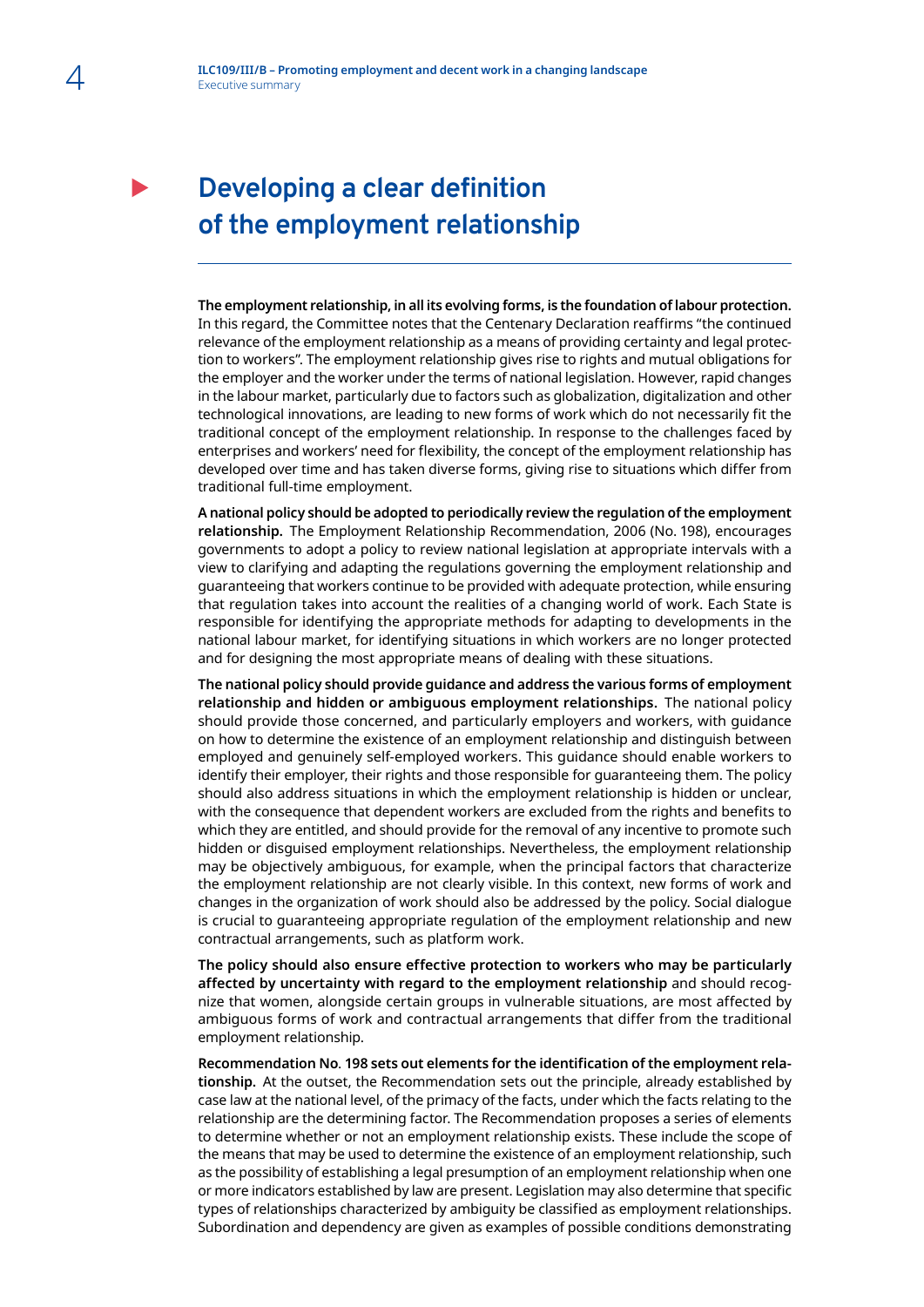the existence of an employment relationship along with the performance of work and the remuneration of the worker and a series of indicators which contribute to demonstrating the existence of such conditions. These are non-exhaustive enumerations which should be adapted to the circumstances of each case and to national conditions. In turn, developments in the world of work may make some of these conditions and indicators obsolete and lead to the emergence of new elements.

**The binary categorization of employed and self-employed workers may not be adequate to accommodate the evolving circumstances of the labour market.** The General Survey provides a description of the traditional parties to the employment relationship, namely the employer (who may be an individual or multiple entities) and employed workers. It also addresses employment relationships in which there are multiple parties. In turn, it addresses a trend that has arisen principally in some Member States of the European Union which endeavours to depart from the binary categorization of employed and self-employed workers. This approach seeks to improve the situation of the many workers who are in an intermediary status between the labour relationship of employed workers and self-employed workers and who accordingly do not benefit from adequate protection. At the same time, this intermediate category may, in practice, have a negative effect on the employment relationship and on workers' rights.

**The employment relationship may take multiple forms.** Recommendation No. 198 does not refer to any specific arrangements for the employment relationship, with the exception of multiparty employment relationships. Nevertheless, the employment relationship may take various forms, ranging from the most traditional type of full-time, indefinite and permanent or ongoing employment with a single employer, to part-time, fixed-term, intermittent, occasional, multiparty and remote relationships, or a combination thereof. These are the various other arrangements covered by the different conceptions of the employment relationship. In practice, in many cases these various forms of relationship involve differences of treatment that amount to unacceptable and even flagrant cases of discrimination. The General Survey examines various arrangements, such as fixed-term or temporary work, part-time work, work for temporary employment agencies, and the related challenges that arise for workers. It also examines arrangements such as on-call work and zero-hours contracts. Moreover, the General Survey briefly examines the elements common to the various arrangements for platform work, their impact on the labour market, and the manner in which they have been addressed by laws and regulations and case law at the national level.

**It is necessary to follow labour market developments closely.** For this reason, the Recommendation proposes to establish monitoring and review mechanisms based on social dialogue to provide guidance on the adoption and implementation of measures relating to the employment relationship and suggests adaptations to regulations where necessary.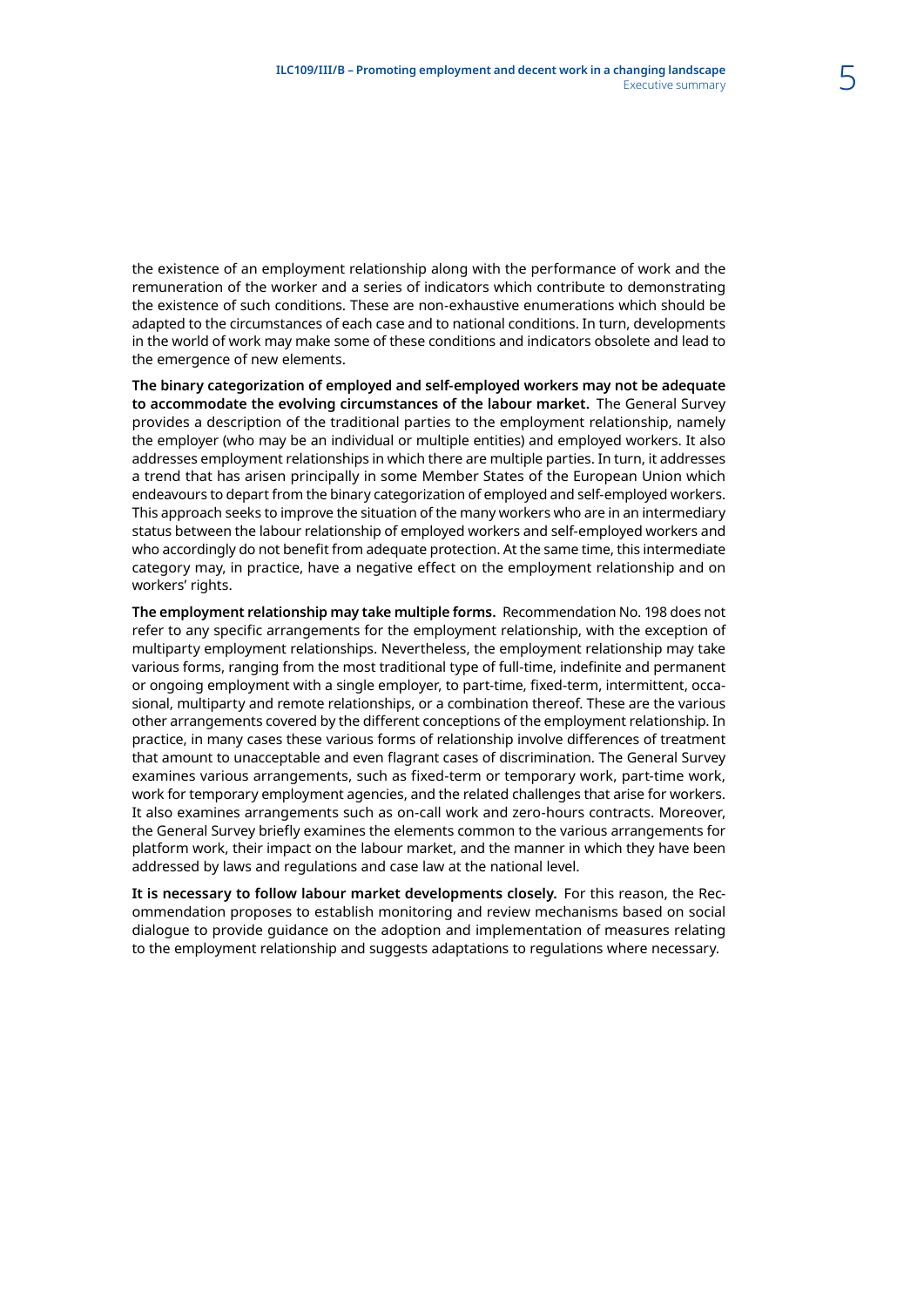## **Adopting a comprehensive policy for the transition to formality**

**Informality exists in all countries.** The Transition from the Informal to the Formal Economy Recommendation, 2015 (No. 204), does not provide a definition of informality, but rather describes the various aspects of the informal economy. Some 2 billion workers, or 61.2 per cent of the active population at the global level, are in informal work, and eight out of every ten enterprises are in the informal economy. Although this is more common in developing countries, there is also a considerable proportion of hidden self-employment in high-income economies. The high incidence of informality is a significant obstacle to workers' rights. Workers and economic units are increasingly subject to flexible working arrangements, including subcontracting and outsourcing, at the periphery of the enterprise or at lower levels in the production chain Many of the new forms of work that have arisen are not adequately regulated. This phenomenon has resulted in a reduction in workers' protection and a lack of clarity concerning the status of workers who, as a consequence, are often pushed into informality.

**Informality is a multifaceted phenomenon that affects workers and enterprises differently.** The informal economy is heterogeneous and may take many distinct forms based on the characteristics, circumstances and needs of the workers and economic units involved, which need to be addressed through varied and specific policies and measures. A legal and institutional framework that creates obstacles to the transition to formality, the lack of appropriate macroeconomic and labour policies, the absence of effective institutions, persistent discrimination and the absence of representation and voice are some of the underlying causes of informality, and are also indicators of governance deficits.

**Informality must be addressed without delay and through clear objectives.** The Recommendation proposes to address informality on the basis of three objectives: facilitating transitions to formality; promoting enterprises in the formal economy, decent jobs and policy coherence; and preventing informalization. The transition to formality is a process that takes time and requires sustained economic and social development as a result of comprehensive and coordinated measures and policies. It is necessary to take into account that the transaction costs and real costs of formalization are relatively lower than those of informality; that the benefits of formality are greater than those of informality for all those involved; and that formal institutions, systems and procedures are credible, transparent and efficient. Following the practice adopted in many countries, the General Survey proposes the adoption of a step-by-step procedure to facilitate the transition to formality, based on agreement with the social partners.

**The need for a coherent and integrated policy and programme framework.** The Recommendation enumerates a broad range of coordinated policies that are important for transition, but which should be adapted to each specific case, based on consultations with the social partners as well as representatives of workers and economic units operating in the informal economy. The integration of this policy framework with the national employment policy is necessary to achieve coherence. It is necessary to promote the progressive extension of rights to informal workers and economic units, especially access to social security, including maternity protection, occupational safety and health and minimum wage protections. Local development strategies in urban and rural areas, including agriculture, are also necessary. Human rights and fundamental principles and rights at work, as well as the creation of a favourable environment for growth, employment and enterprise development, are basic elements of this integrated framework that should be implemented at all levels of supply chains. An appropriate legislative and standards framework is also required. Moreover, given the high concentration of women in the informal economy, it is important that the principle of gender equality be reflected in the integrated policy framework.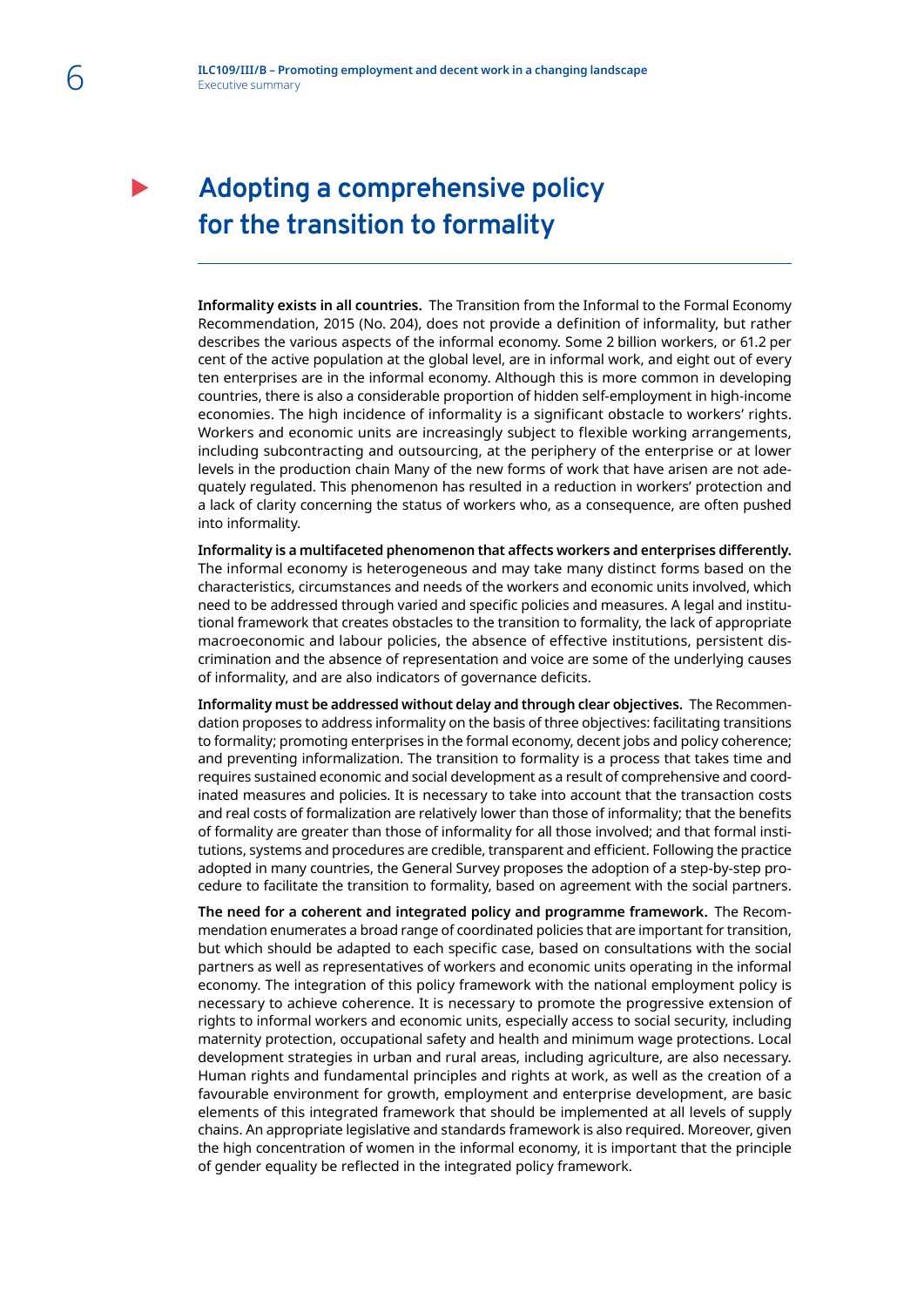**The integrated framework must also include specific measures for the formalization of micro and small economic units.** Micro and small enterprises encounter numerous obstacles to their growth and effective development. The General Survey addresses the variety of measures adopted by governments to facilitate the transition to formality of micro and small enterprises, including regulatory simplification, the reduction of costs, access to public procurement and financial services, entrepreneurship training and social security coverage. These measures are often adopted in the framework of a coherent national employment policy developed in conformity with Convention No. 122.

### **Ensuring equality of terms and conditions of work for homeworkers**

### **Home work is the main source of income for a large number of workers throughout the world.**

Home work is work performed outside the employer's premises. It may take many forms, ranging from work requiring intensive labour, such as skilled craftwork (for example, traditional embroidery) and industrial work, to telework and other information technology services. Changes in the organization of work, promoted by significant innovations in technology and communications, together with increases in outsourcing and subcontracting, have led to forms of home work taking on renewed importance, especially in the context of supply chains and platform work. In this respect, the Convention addresses the role of the "intermediary", as a person, natural or legal, who acts as a link between the supply and demand for home work. The existence of intermediaries is a characteristic of home work in many countries, but give rise to concerns and ambiguities in relation to the distribution of responsibilities. Homeworkers are often in a particularly vulnerable situation in the labour market, due to unstable labour demand, an unclear employment situation in which they often lack sufficient legal protection, a weak negotiating position, isolation and consequent invisibility. Convention No. 177 and the Home Work Recommendation, 1996 (No. 184), therefore call for the development of a national policy on home work which improves the conditions of these workers and promotes equality of treatment.

**Home work has a significant gender dimension.** The large majority of homeworkers are women. Many have not been able to gain access to a regular job due to their family responsibilities or lack of skills, or have chosen to work from home in light of cultural and social norms. Home work is concentrated in the informal economy, in which women are also prevalent.

**The national policy must promote equal treatment between homeworkers and other employed workers, to the extent possible.** This involves in particular the right to organize, protection against discrimination in employment and occupation, as well as protection in relation to safety and health, remuneration, social security, access to training, the minimum age for admission to employment and maternity protection.

**Remuneration on a piecework basis is often a source of inequality.** The fact that homeworkers are paid on a piecework basis, combined with unclear rules relating to hours of work, means that they are often required to work long hours, including at night and on the weekends, in order to be able to earn a basic income. In many cases, they are also forced to cover certain costs, such as social contributions, as well as costs related to the workplace, including electricity, water, tools and materials, which has the effect of reducing their overall income.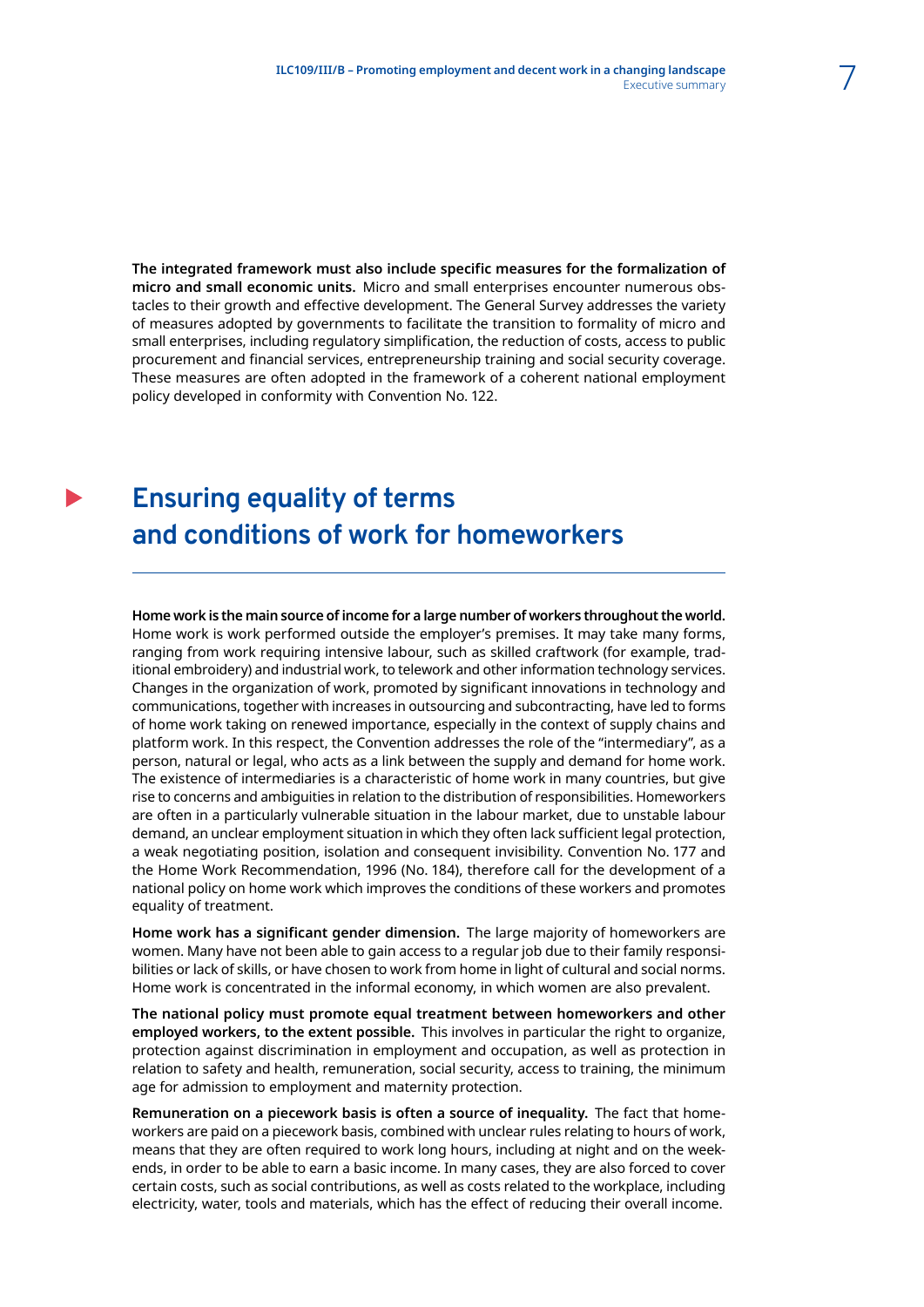**The importance of keeping records of workers and providing adequate information.** The instruments require the keeping of records containing information on homeworkers, their remuneration, delivery times and other conditions under which the work is performed, as well as addressing the existence of intermediaries and the determination of responsibilities. These practices facilitate monitoring and result in increased transparency with regard to the homeworkers' true conditions of work.

**In some cases, telework and platform work may be more modern forms of home work.** The Convention considers that permanent, but not occasional telework, constitutes home work. Telework can occur in various economic sectors with different skill requirements. Work through digital platforms that involve home work (crowd work) also has many similarities with home work, such as payment on a piece-work basis, the existence of an intermediary (in this case, the platform) and the lack of clarity concerning the employment status of the workers concerned. To the extent that digital platform work and crowd-work on digital platforms is undertaken at home or on premises other than those used regularly by the employer, and in exchange for remuneration, the Committee considers that such work could fulfil the conditions to be considered as a form of regular home work, and as such could be covered by the provisions of the Convention.

### **Promoting the access of workers with disabilities to the open labour market**

Approximately 15 per cent of the global population, or around 1,000 million adults and children, live with some form of disability, of whom between 2 and 4 per cent have considerable functional difficulties. Moreover, it is forecast that the growing global population living beyond 60 years of age, combined with the rise in chronic illnesses, will result in the number of persons with disabilities continuing to increase.

**Persons with disabilities encounter greater challenges to accessing the open labour market.** Persons with disabilities have considerably higher poverty rates in all regions of the world. They are faced with discrimination, marginalization and exclusion in many areas, including employment. Moreover, when they succeed in entering the labour market, they confront additional costs, such as transport, which result in lower earnings. Access to rehabilitation services for persons with disabilities is essential to help them escape the cycle of poverty. It is also necessary to create an inclusive and accessible environment, both in public spaces and the workplace. Women with disabilities endure the dual prejudice of discrimination based on their sex and on their disability.

**Disability is a human rights issue.** Perceptions of disability have changed considerably over the past 50 years, due in large part to the movement lead by organizations of persons with disabilities. Disability has come to be considered a human rights issue and it is recognized that persons suffer disabilities arising not only out of functional difficulties, but also external factors deriving from historically negative perceptions and attitudes towards disability. The adoption in 2006 of the United Nations Convention on the Rights of Persons with Disabilities (CRPD) and the Optional Protocol to the United Nations Convention on the Rights of Persons with Disabilities strengthens the international framework for the protection of the rights of persons with disabilities.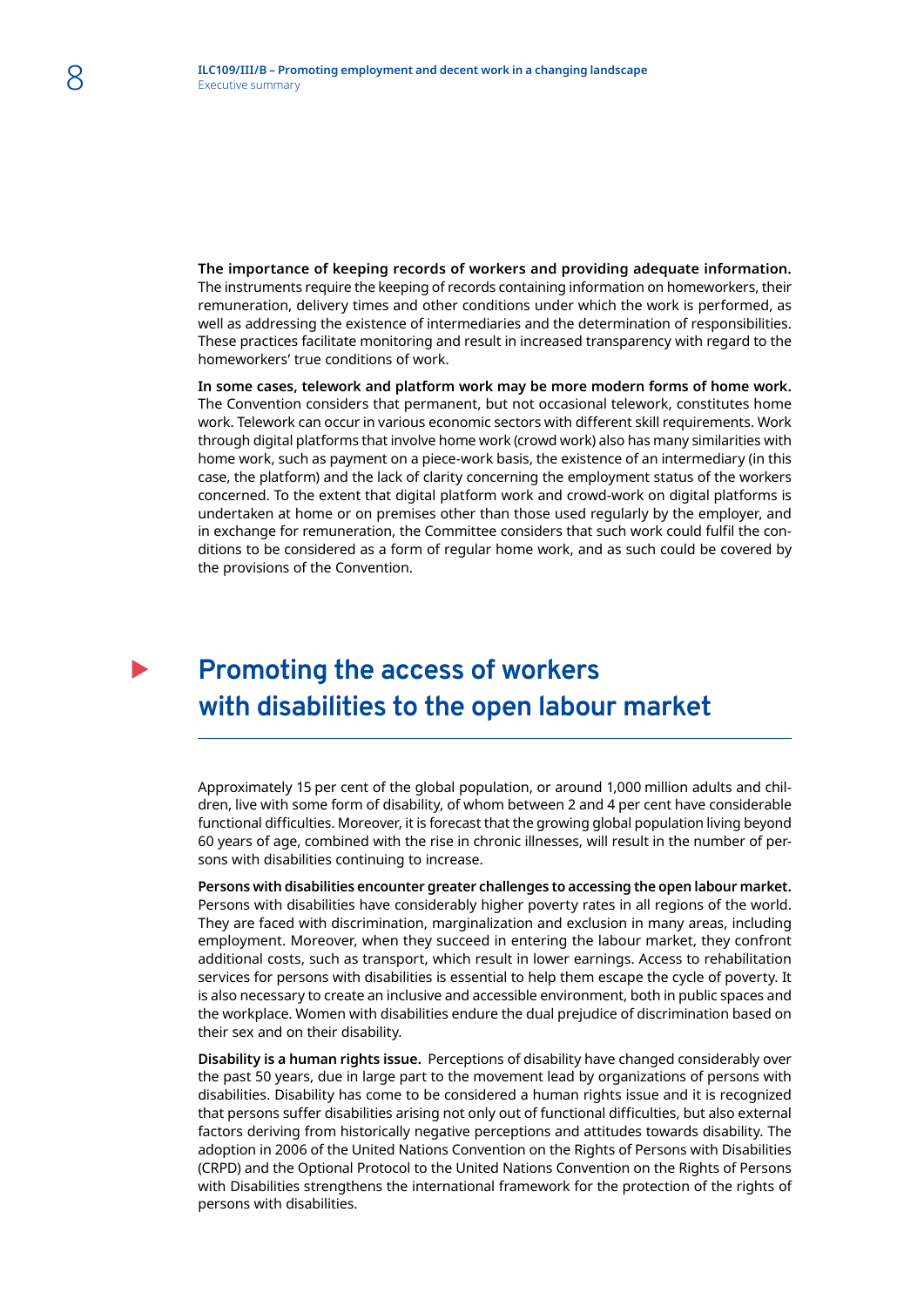**Workers with disabilities must be taken into account in the framework of an inclusive national employment policy.** Convention No. 159 and the Vocational Rehabilitation and Employment (Disabled Persons) Recommendation, 1983 (No. 168), reflect a commitment to social justice and the achievement of decent work and full, productive and freely chosen employment for all through the promotion of equality for this specific group of workers. Workers with disabilities are entitled to full participation and equality of opportunity and treatment in all areas of life, including social and economic life. They are entitled to access vocational education and training to guarantee equality of opportunity and treatment.

**Employment enables persons with disabilities to achieve independence and integration or reintegration into society.** The Convention seeks to enable persons with disabilities to secure, retain and advance in employment on the open labour market. It is therefore necessary to protect the full rights of persons with disabilities and to eliminate humiliating and persistent stereotypes, stigma and prejudices that impair their exercise of these rights.

**Persons with disabilities are as skilled and productive as workers without disabilities.** The negative attitudes of educators, employers and co-workers in relation to the aptitudes and potential of persons with disabilities create barriers to their full participation in education and employment. It is essential to adopt public information measures to overcome prejudices, misinformation and unfavourable attitudes. Quotas and employment incentives have been adopted in many countries for persons with disabilities in both the public and private sectors. In most countries, persons with disabilities have access to the employment services available to other members of the public. Such services must also be accessible for all workers with disabilities, including those living in rural areas and remote communities. The Convention also provides for programmes intended specifically to address the needs of persons with disabilities who are not able to compete to obtain employment on the open labour market.

**Guaranteeing accessibility and reasonable adaptations are also forms of equality.** Accessibility, which is advocated through the application of universal design principles or assistance measures, seeks to ensure the access of all persons without taking into account the needs of specific individuals. Reasonable adaptations are changes and adaptations that are necessary and adequate, but which do not involve a disproportionate or undue burden, to guarantee that persons with disabilities can enjoy and exercise all human rights and fundamental freedoms, under equal conditions. The adoption of reasonable adaptations, where necessary, including in vocational rehabilitation, is fundamental to promoting diversity and inclusion in the workplace.

**Access to technology offers greater opportunities for labour market integration.** Digitalization can considerably improve the living and working standards of persons with disabilities. In turn, technology increases accessibility for persons with disabilities. Many people with disabilities also prefer digital work, which offers them a flexible and accessible work environment. Work on digital platforms is attracting an increasing number of persons with disabilities for whom these atypical work arrangements can mean the difference between being unemployed and earning a living. However, in many cases, these working arrangements offer lower remuneration, few or no social benefits and involve greater income insecurity.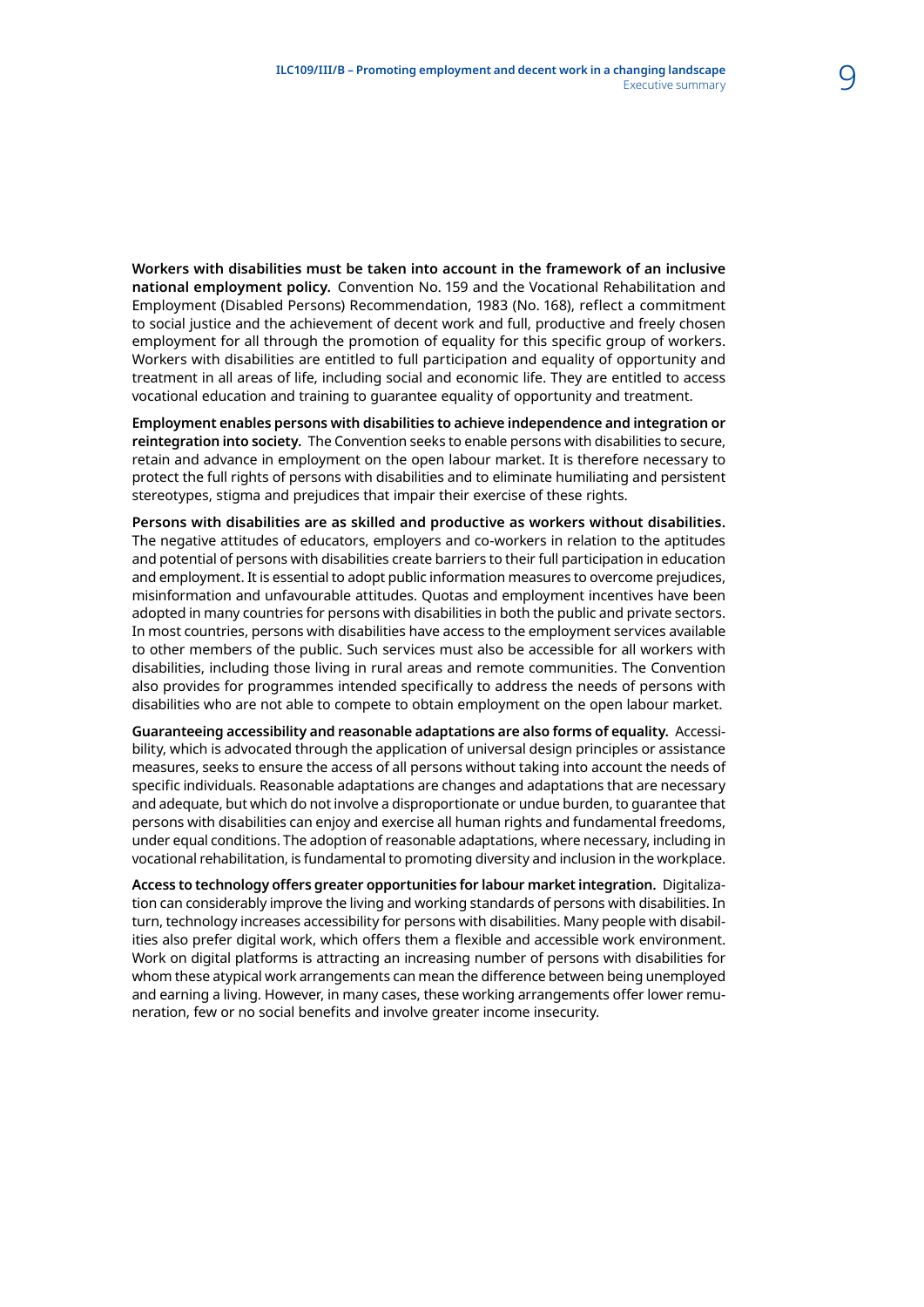### **Promoting inclusive employment policies**

After examining the basic elements of the instruments, the General Survey addresses the principle of equality of opportunity and treatment. This fundamental principle concerns all of the instruments under examination. The overall objective is to develop and implement a national employment policy that is inclusive and guarantees equality of opportunity and treatment in the labour market for everyone.

**Measures should be taken to ensure that productivity increases are equitably redistributed.** While technological progress has given rise to productivity growth in recent decades, this has not generally resulted in shared prosperity. Everyone must be able to contribute to the development of society in conditions of dignity. When equality of opportunity and treatment is effectively implemented, all members of society can compete on an equal footing. The national employment policy must therefore seek to ensure that every worker has the opportunity to choose their employment freely, obtain the necessary training and enjoy the benefits of such employment on a non-discriminatory basis.

**The informal economy undermines equality of opportunity.** A coherent formalization strategy must take into account the diversity of characteristics, circumstances and needs of workers, including dependent employees, self-employed workers and economic units in the informal economy, by adopting measures to ensure inclusive development.

**The national employment policy should respond to the specific needs of all workers.** The national policy should contribute to the inclusion in the paid labour market of all unemployed persons, particularly the long-term unemployed, and those belonging to categories that encounter the greatest difficulties in finding lasting and decent work. In turn, it is necessary to take into account the profound demographic changes taking place in the world. A heterogeneous group of young people are endeavouring without success to enter the world of work, while the proportion of older persons of working age who are unemployed has increased in almost all regions of the world. Migrant workers, domestic workers, indigenous workers, workers in rural areas, and those in the subsistence economy all encounter, in one way or another, obstacles to entering the labour market, which may in some cases constitute discriminatory or unfavourable treatment. These obstacles need to be taken into account to ensure a comprehensive and coherent national employment policy. The national employment policy should also provide for the necessary inclusive measures, such as reasonable accommodation, so that persons with disabilities are able to contribute to building the society in which they live. Moreover, the policy should address, as a priority, the various dimensions of gender equality in the world of work, to eliminate the disadvantages that many women face in the workplace.

**A clearly determined employment relationship is key to ensuring equality.** A lack of clarity or ambiguity with regard to the existence of employment relationships can deprive workers of the protections to which they are entitled. Some workers are more vulnerable than others in these circumstances, as they create a situation of inequality which in turn pushes them into informality.

**Promoting equality of treatment and providing adequate protection.** Fundamental principles and rights at work apply to all workers without discrimination, irrespective of their employment status. At the same time, equality involves ensuring that all workers benefit from adequate working conditions and social and labour protection in relation to the realities of the work that they are performing. In turn, it is necessary to take into account that certain contractual arrangements may be used in an inappropriate manner, unrelated to the true nature of the work performed and the remuneration received by the worker, thereby placing the workers concerned in an unfair situation, in many cases excluding them from the protections to which they are entitled.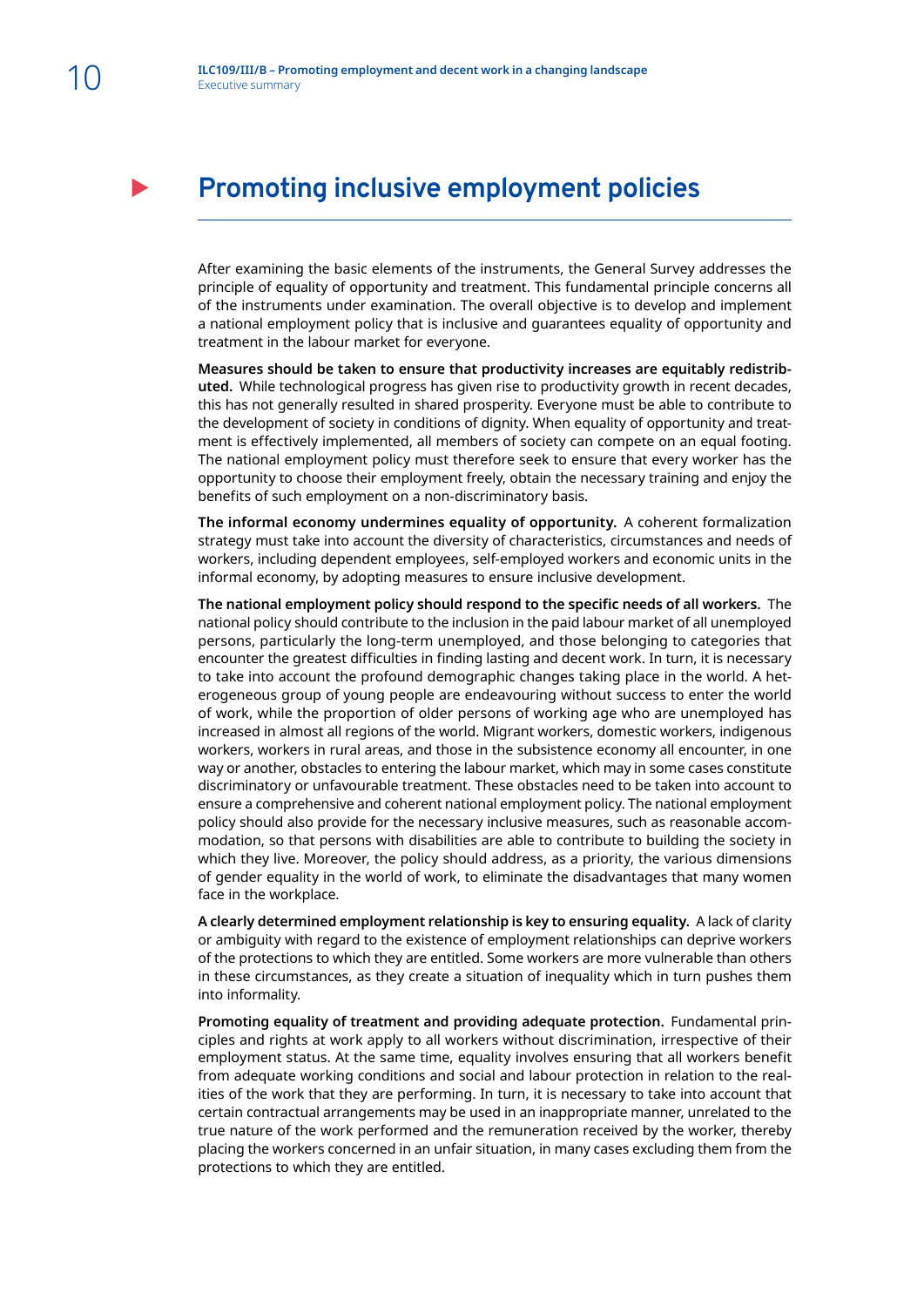### **Monitoring, compliance and enforcement**

The General Survey dedicates a chapter to the crucial issue of monitoring and compliance. Poor enforcement and lack of compliance with the law are significant factors in cases where workers lack protection. Strong political commitment is needed to ensure compliance with the law and provide the necessary support to law enforcement mechanisms, with the involvement of the social partners, where appropriate.

Sound labour administration and inspection systems are crucial for good labour market governance, and particularly the enforcement of labour regulation, both for the protection of workers at the national level and in the context of globalization. Such systems have a specific role to play in addressing the difficulties arising out of new contractual arrangements, the multiple forms of the employment relationship and the particular challenge of informality, with the overall aim of protecting all workers, especially those most vulnerable to exclusion. The Survey examines how governments ensure access to efficient and accessible complaint and appeal procedures including for workers in the informal economy. Furthermore, a broad range of measures have been adopted at the public and private levels for the development of policies and regulatory frameworks to achieve a fairer globalization within coherent and coordinated frameworks.

### **Looking to the future**

The present General Survey provides an opportunity to examine the close links and common objectives of eight instruments related to employment. The Committee has examined the consequences, in all countries and regions, of the profound changes in the world of work in respect of the new and emerging forms of employment relationships and contractual arrangements. These impacts have given rise to deep reflection, including on the meaning of work and its importance for personal development and for the development of society. This takes on even more relevance in light of constant technological innovations, as well as climate and environmental changes, which will require a paradigm shift for everyone. The Committee considers that all the instruments under examination offer useful guidance for overcoming future of work changes in a productive and inclusive manner.

It is necessary to address this issue within the framework of constructive social dialogue and broad consultation which addresses the impact of change on all sectors of the population and the measures that will need to be taken to ensure decent work for all. At the same time, it is necessary to identify and thoroughly examine mechanisms to ensure that productivity increases are translated into more equitable benefits for everyone.

The essential role of lifelong learning in this context is clear, to allow all workers to actively participate in the labour market and successfully adapt to future transitions.

Enterprises are necessary participants in the inclusion of all workers. The various policies, and particularly employment policy, must contribute to the creation of an enabling environment for their development and sustainability in a context of increasingly integrated markets. Enterprises, large and small, can be a vector for decent work within the framework of local and global supply chains. They are also active participants in the pathway to a just transition to formality.